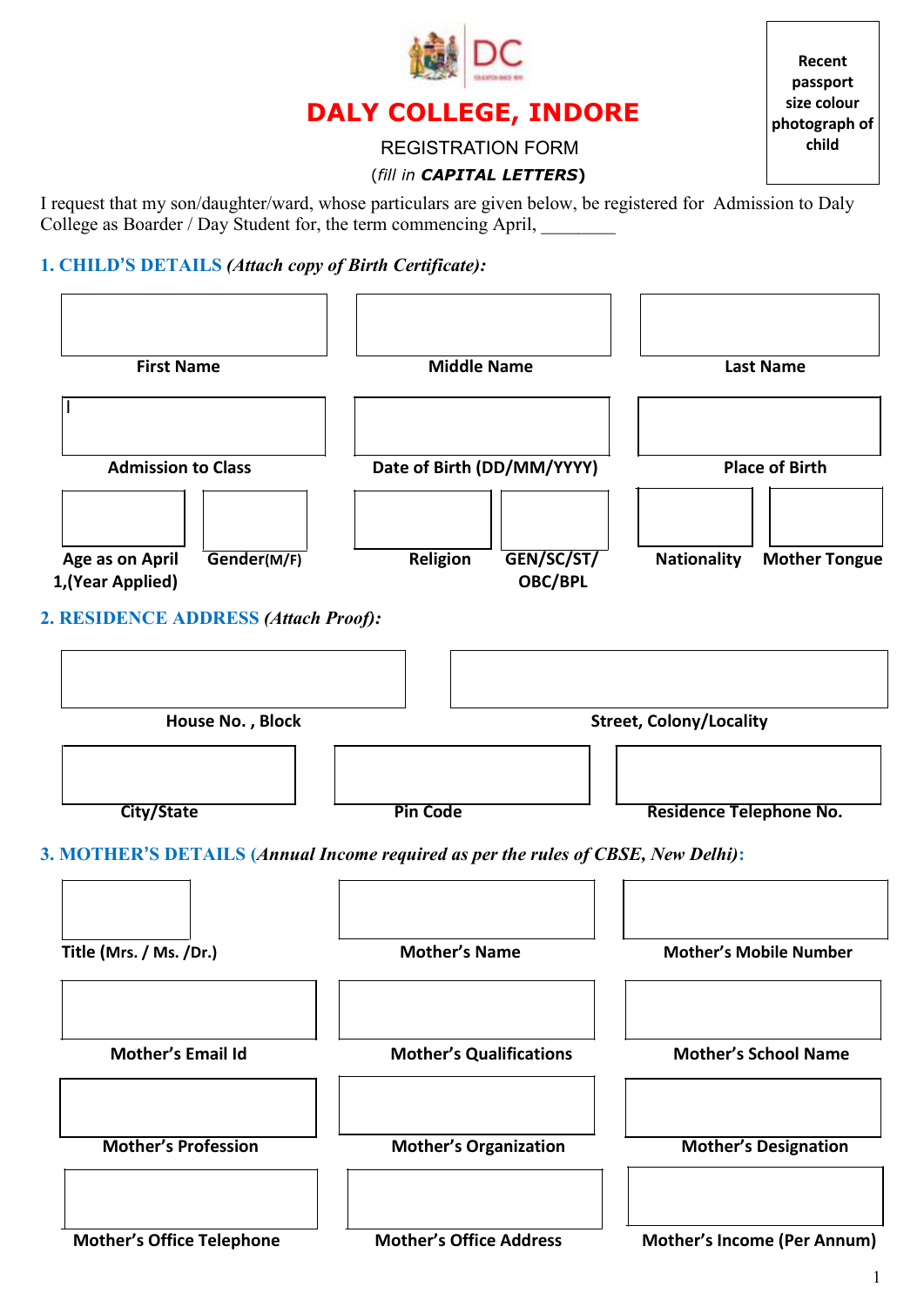**4. FATHER'S DETAILS (***Annual Income required as per the rules of CBSE, New Delhi)***:**

| Title (Mr. / Dr.)                                                 | <b>Father's Name</b>                                                         | <b>Father's Mobile Number</b>      |  |  |
|-------------------------------------------------------------------|------------------------------------------------------------------------------|------------------------------------|--|--|
|                                                                   |                                                                              |                                    |  |  |
| <b>Father's Email Id</b>                                          | <b>Father's Qualifications</b>                                               | <b>Father's School Name</b>        |  |  |
| <b>Father's Profession</b>                                        | <b>Father's Organization</b>                                                 | <b>Father's Designation</b>        |  |  |
| <b>Father's Office Telephone</b>                                  | <b>Father's Office Address</b>                                               | <b>Father's Income (Per Annum)</b> |  |  |
| <b>5. STATUS OF PARENTS (Please Tick):</b><br><b>Married</b>      | Separated<br><b>Divorced</b>                                                 | Widowed                            |  |  |
| <b>6. IS EITHER PARENT RESIDING/EARNING ABROAD (YES/NO):</b>      |                                                                              |                                    |  |  |
| 7. COMMUNICATION FROM THE COLLEGE IS TO BE SENT TO (Please Tick): |                                                                              |                                    |  |  |
| Mother                                                            | <b>Father</b><br><b>Either</b>                                               | <b>Both</b>                        |  |  |
|                                                                   | 8. COMMUNICATION ADDRESS AND EMERGENCY CONTACT DETAILS (Please Tick):        |                                    |  |  |
| <b>Residence Address</b>                                          | Mother's Office Address                                                      | Father's Office Address            |  |  |
|                                                                   | 9. CORRESPONDENCE ADDRESS, IF OTHER THAN RESIDENTIAL ADDRESS, GIVEN:         |                                    |  |  |
|                                                                   |                                                                              |                                    |  |  |
| House No., Block                                                  |                                                                              | <b>Street, Colony/Locality</b>     |  |  |
|                                                                   |                                                                              |                                    |  |  |
| <b>City/State</b>                                                 | <b>Pin Code</b>                                                              | <b>Email and Telephone No.</b>     |  |  |
| <b>CASE OF EMERGENCY:</b>                                         | <b>10. DETAILS OF THE PERSON (OTHER THAN THE PARENTS) TO BE CONTACTED IN</b> |                                    |  |  |
|                                                                   |                                                                              |                                    |  |  |
| <b>Emergency Contact Name</b>                                     | <b>Emergency Contact Relation</b>                                            | <b>Emergency Contact Telephone</b> |  |  |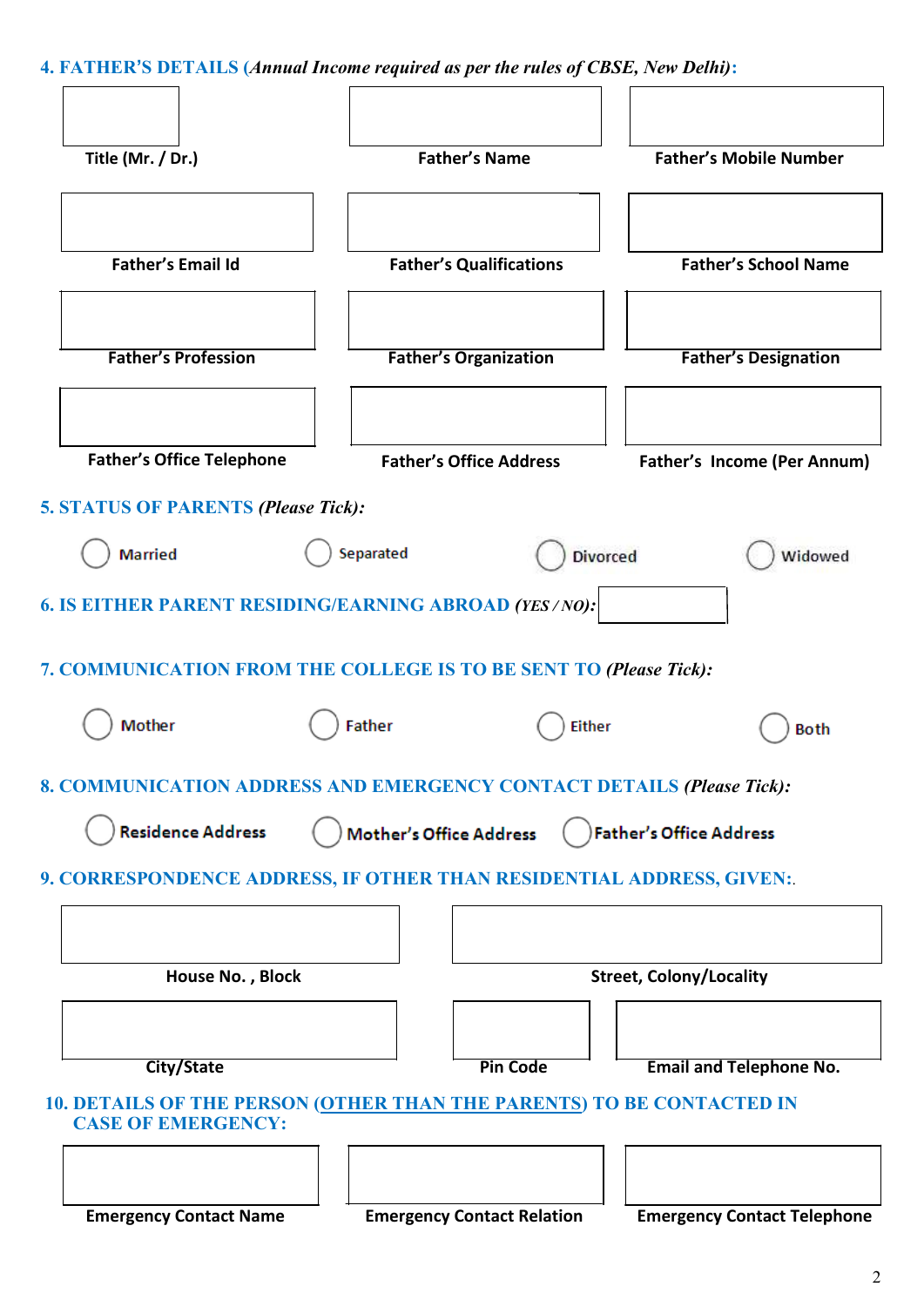### **11.OTHER DETAILS:**

 **A. CHILD'S PRESENT SCHOOL** *(If Applicable):*



**13. SPECIAL NEEDS** *(Attach Certificate from Competent Authority):* **PLEASE PROVIDE THE FOLLOWING RELEVANT INFORMATION TO HELP US ASSIST YOUR CHILD.**

**Has your child ever been recommended for, or evaluated, in or out of school for possible learning or behavioural problems? (Yes/ No)**

**Does your child has Special Needs? (Yes/ No)** 

| Is there any illness or allergy that the school needs to know about? If yes, please provide details. |  |  |
|------------------------------------------------------------------------------------------------------|--|--|
|                                                                                                      |  |  |
|                                                                                                      |  |  |
|                                                                                                      |  |  |
|                                                                                                      |  |  |
|                                                                                                      |  |  |
|                                                                                                      |  |  |
|                                                                                                      |  |  |
|                                                                                                      |  |  |
|                                                                                                      |  |  |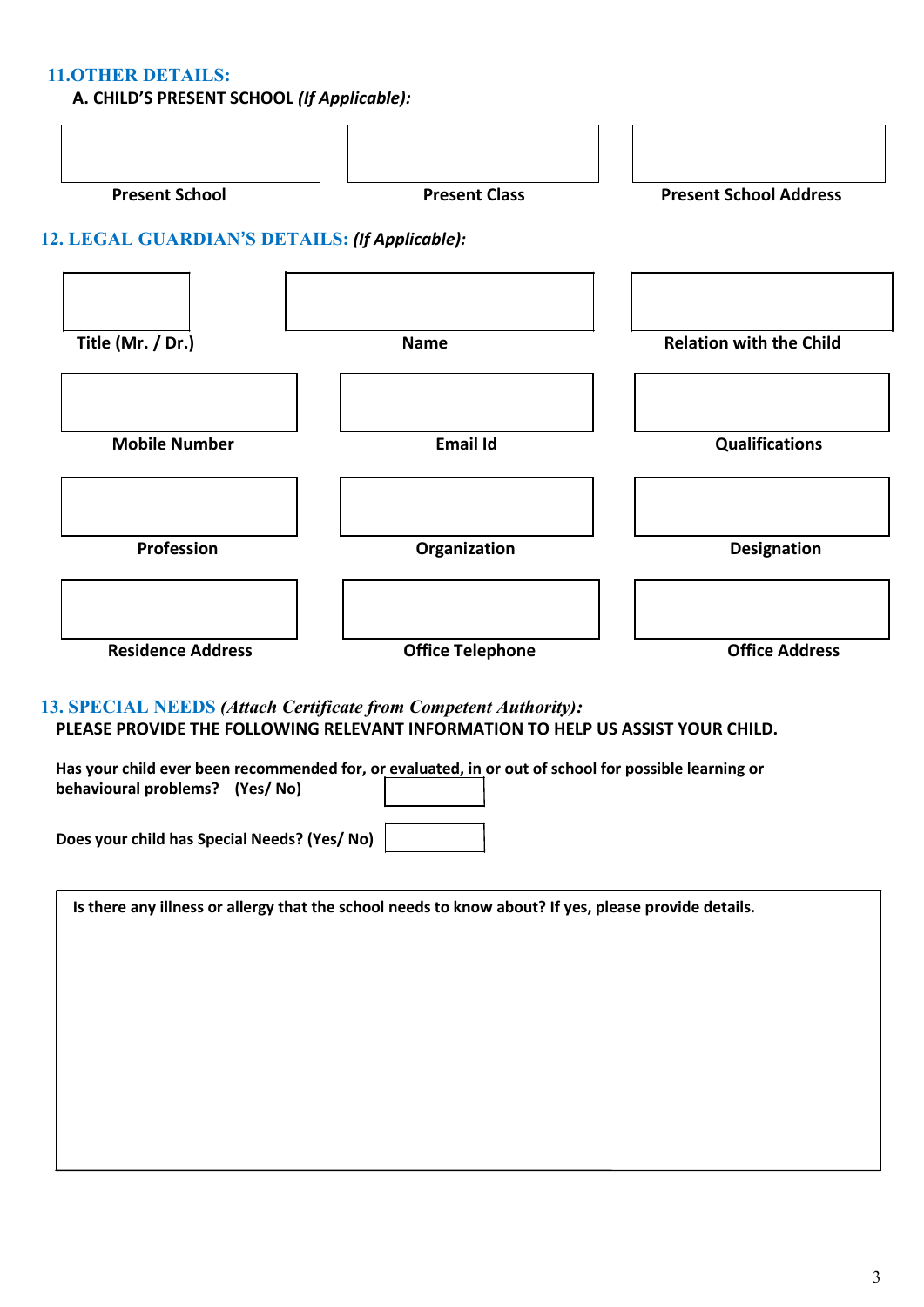# **14. SIBLING DETAILS:**

 $\leftarrow$ 

# **A. CHILD'S SIBLING DETAILS IF HE/SHE IS/WAS A STUDENT OF DALY COLLEGE.**

| <b>NAME</b> | <b>RELATIONSHIP</b> | <b>CLASS</b> | <b>FROM</b> | TO | <b>SCHOLAR</b><br><b>NO</b> |
|-------------|---------------------|--------------|-------------|----|-----------------------------|
|             |                     |              |             |    |                             |
|             |                     |              |             |    |                             |
|             |                     |              |             |    |                             |
|             |                     |              |             |    |                             |
|             |                     |              |             |    |                             |
|             |                     |              |             |    |                             |

# **B. DETAILS OF GENERATION STUDYING CONTINOUSLY AT DALY COLLEGE:**

| <b>NAME</b> | <b>RELATIONSHIP</b> | <b>LAST CLASS</b><br><b>ATTENDED</b> | <b>FROM</b> | <b>TO</b> |
|-------------|---------------------|--------------------------------------|-------------|-----------|
|             |                     |                                      |             |           |
|             |                     |                                      |             |           |
|             |                     |                                      |             |           |
|             |                     |                                      |             |           |
|             |                     |                                      |             |           |
|             |                     |                                      |             |           |
|             |                     |                                      |             |           |

#### **15. IS EITHER OF THE PARENTS WORKING WITH DALY COLLEGE? IF YES:**

 $\overline{\phantom{a}}$ 

# **16. HAVE YOU APPLIED FOR YOUR CHILD'S ADMISSION TO DALY COLLEGE BEFORE? IF YES, PLEASE GIVE DETAILS BELOW:**



 $\overline{a}$ 

 $\mathbf{r}$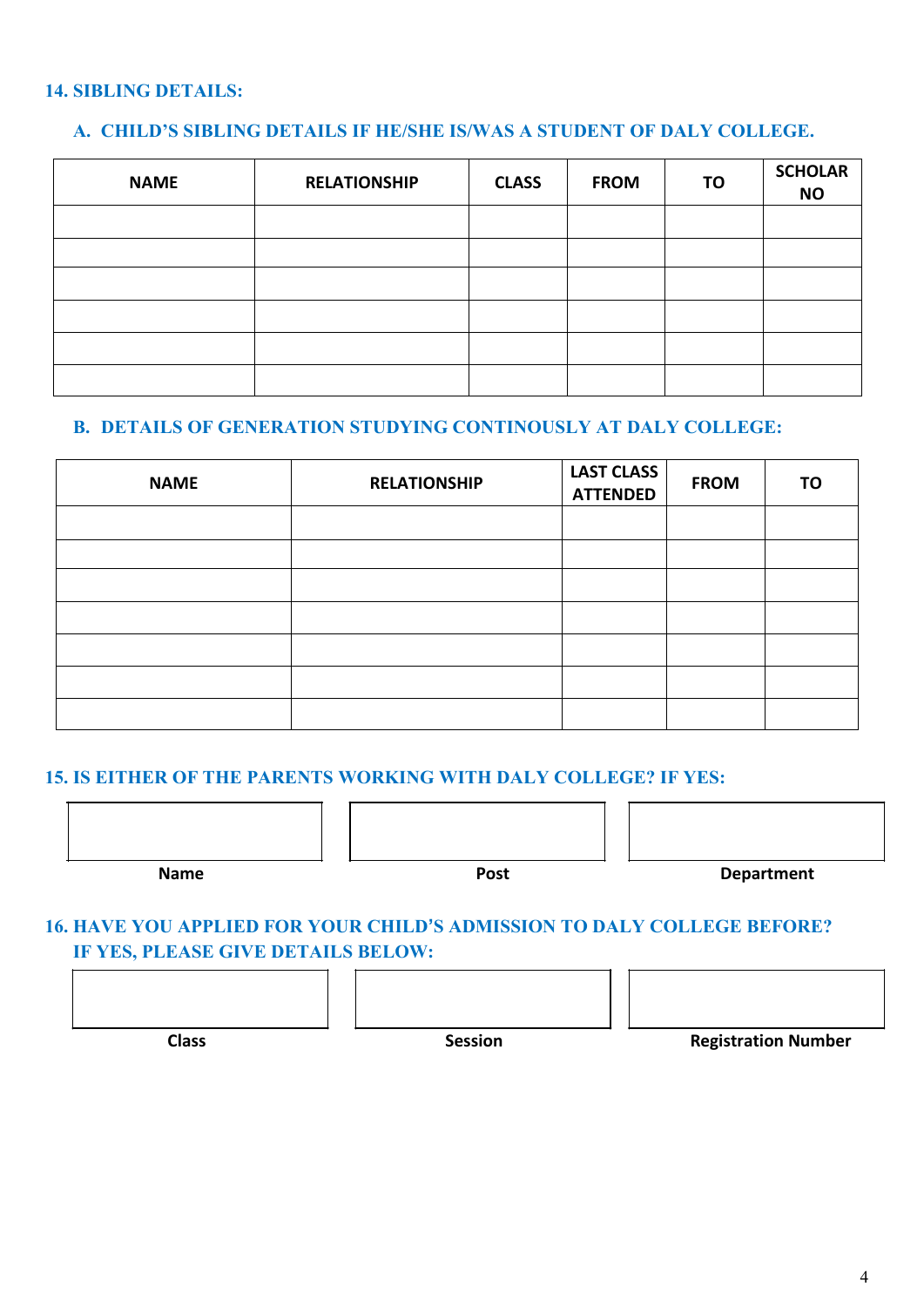### **IMPORTANT INSTRUCTIONS**

Choice of Centre for Common Aptitude Analysis (Class IV & above):

Centre once allotted will not normally be changed. A centre may be cancelled at short notice if sufficient number of candidates are not appearing from there.

# **NAME OF CENTRES**

Ahmedabad, Ajmer, Chandigarh, Dehradun, Gantok, Gwalior, Indore, Jaipur, Jammu, Kolkata, Lucknow, Mumbai, Noida, Pilani, Raipur, Shillong.

Address for correspondence must be written clearly. Any changes in this must be intimated to the Principal. All information regarding the Entrance Test will be sent to the latest address registered with us. Last date for Registrations will be October 1st of the preceding year.

# **DECLARATION**

I certify that the information given overleaf is correct. Should any of it be found incorrect, I agree to accept any decision of the College Authorities arising thereof including cancellation of admission or removal of my ward from the College.

I have read the College Prospectus and request the Principal for my ward to be registered for admission to the Daly College. I note that the acceptance of the Registration Form will not involve the College in any obligation to admit my son / daughter / ward. I undertake to abide by all the College rules and regulations for admission as in force from time to time. I accept that the admission can be accepted or rejected by the College Authorities at their sole discretion and is not open to any dispute. I understand that the registration of my child does not guarantee admission to the College and Registration Fee is neither transferable nor refundable.

I have attached a copy of the child**'**s Birth Certificate and understand that no request for change in the Date of Birth at a future date will be entertained. Subsequently if it is found that the said certificate attached is false, it will lead to cancellation of admission.

Registration Fee: 15,000/-

**Signature of Father / Legal Guardian Signature of Mother**

**Full Name \_\_\_\_\_\_\_\_\_\_\_\_\_\_\_\_\_\_\_\_\_\_\_\_\_\_\_\_**

**Date** 

**Full Name \_\_\_\_\_\_\_\_\_\_\_\_\_\_\_\_\_\_\_\_\_\_\_\_\_\_\_**

**Date \_\_\_\_\_\_\_\_\_\_\_\_\_\_\_\_\_\_\_\_\_\_\_\_\_\_\_\_\_\_\_**